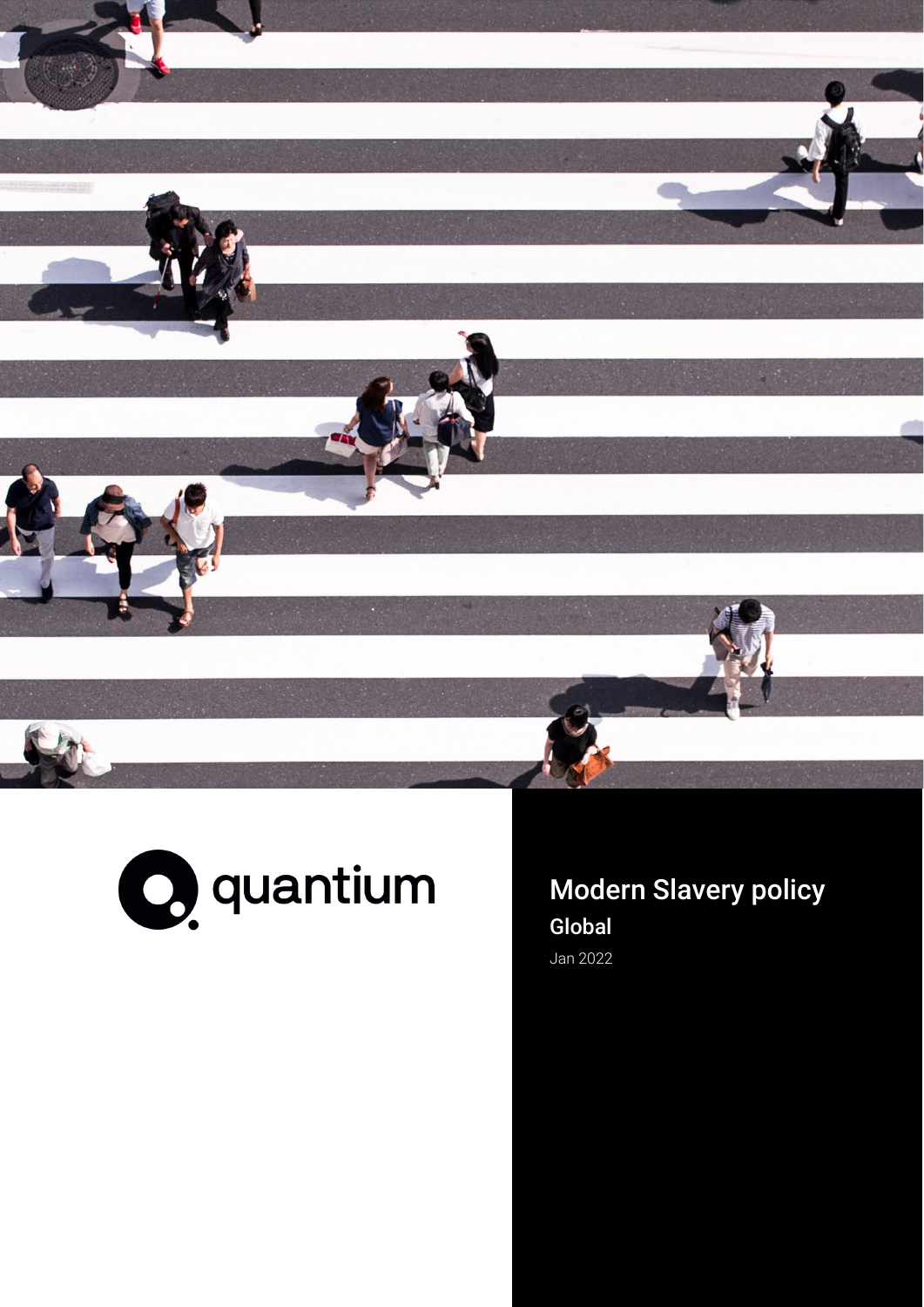## Contents

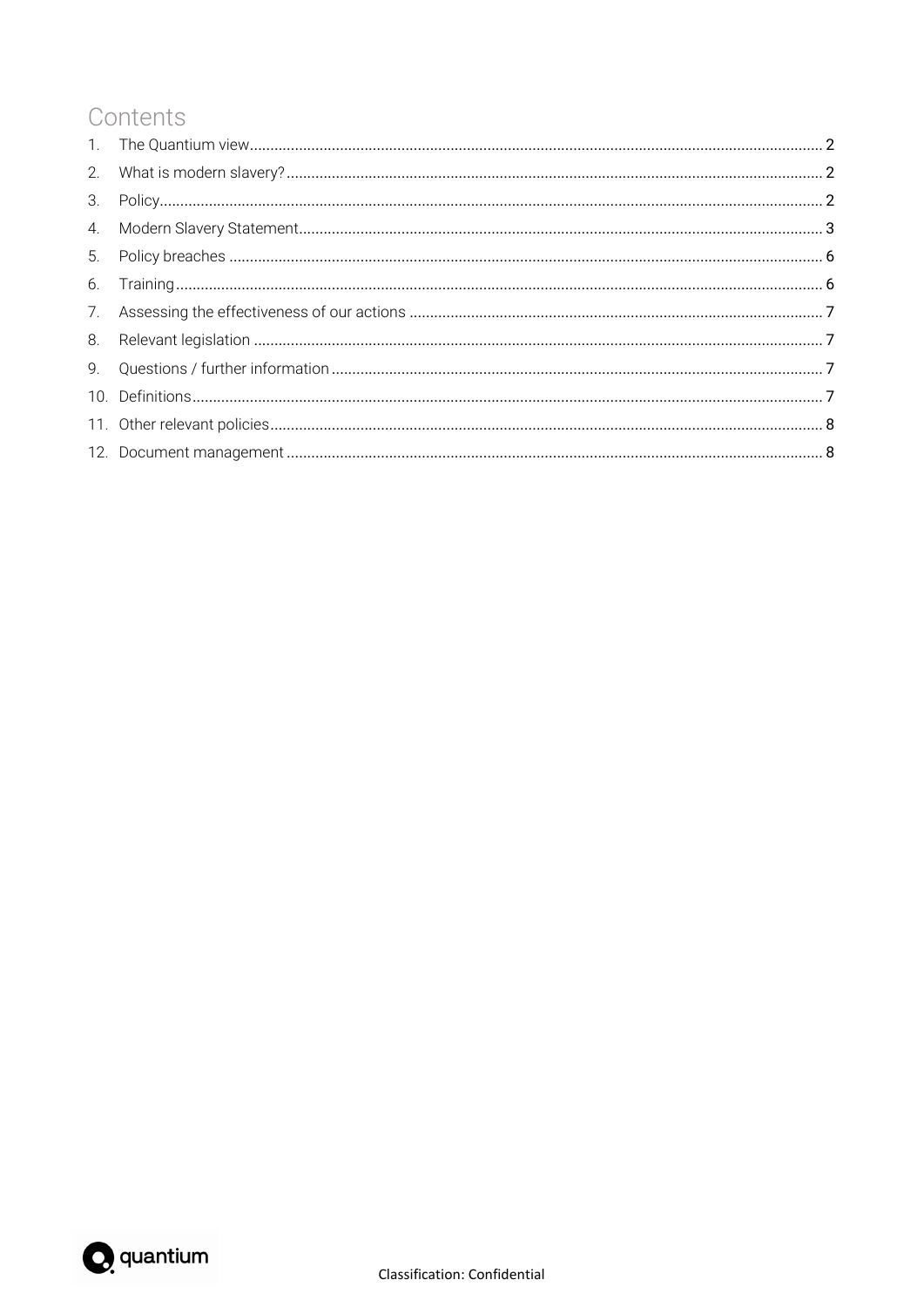# <span id="page-2-0"></span>1. The Quantium view

## What it is …

Quantium's commitment to limiting the risk of any form of modern slavery in its operations and supply chains

#### What it means …

Quantium will identify, assess, and manage modern slavery risks and has implemented a robust framework, with clearly defined accountabilities, to support that objective.

### Who it applies to …

<span id="page-2-1"></span>All employees globally, including direct or agency contractors and casual hires.

## 2. What is modern slavery?

Modern slavery describes situations where offenders use coercion, threats, or deception to exploit victims and undermine their freedom.

Practices that constitute modern slavery include:

- Human trafficking
- Slavery
- Servitude
- Forced labour
- <span id="page-2-2"></span>Debt bondage

## 3. Policy

Quantium operates in accordance with the principles of honesty and integrity and is committed to complying with all applicable human rights laws. Our Modern Slavery Policy prohibits any activity that could compromise those objectives. This zero-tolerance approach is also embedded in our company's' DNA. Our expectations and standards are communicated to all third-party suppliers and contractors at the commencement of any business relationship.

The purpose of this policy is to:

- Describe what modern slavery is and how to identify when it is, or may be, occurring
- Convey Quantium's prohibition of all forms of modern slavery in our operations and supply chains
- Describe the framework Quantium has implemented to manage modern slavery risks
- Detail actions employees are required to take regarding modern slavery concerns
- Outline the consequences that may arise from any breach of this policy

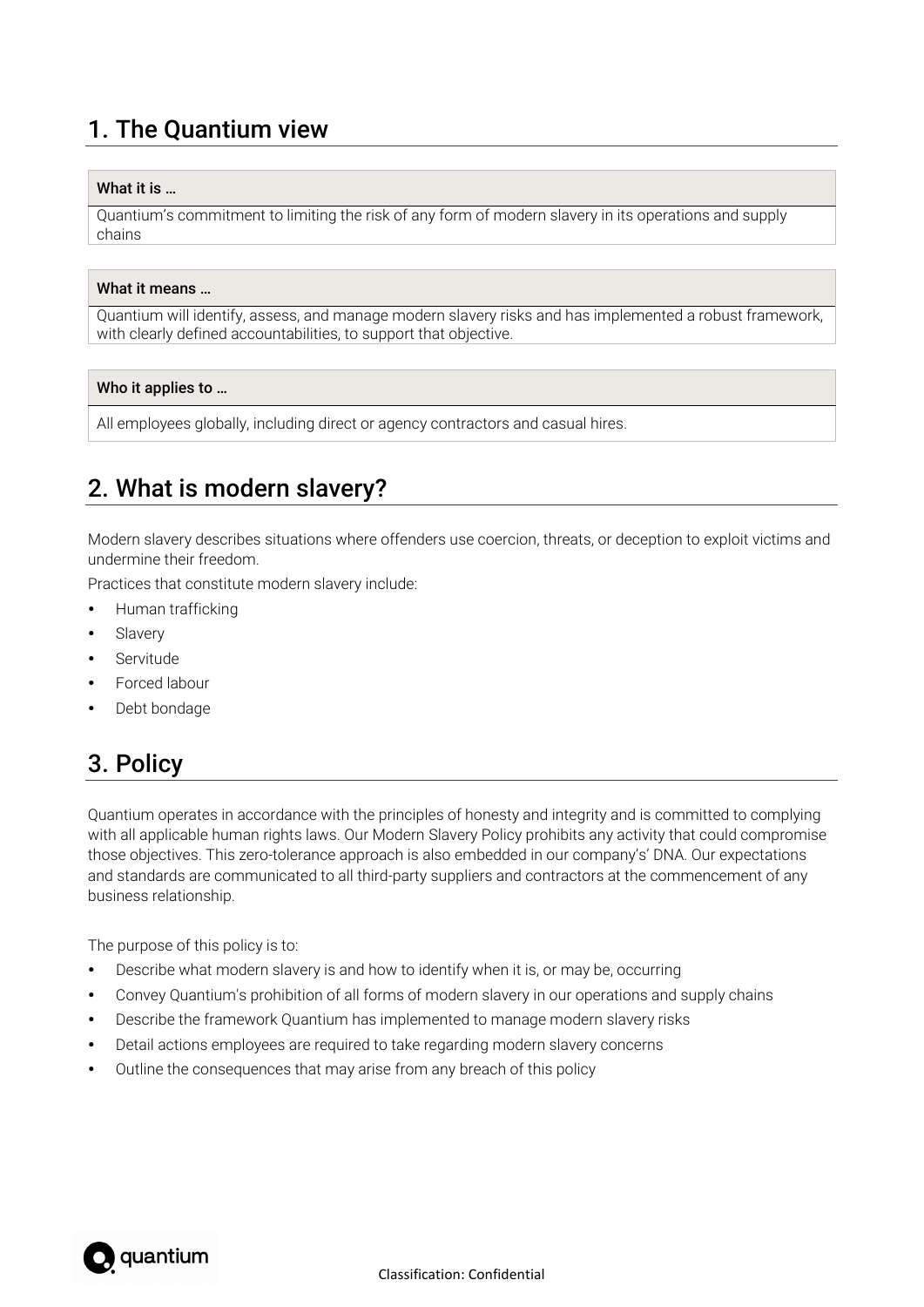## <span id="page-3-0"></span>4. Modern Slavery Statement

Quantium is committed to operating its business lawfully and ethically and to only working with suppliers that are aligned to our values. We expect our suppliers to operate in accordance with all applicable modern slavery laws including those prohibiting human slavery and slavery like practices, human trafficking, and child labour. While Quantium's General Counsel has overall ownership and responsibility for compliance with this policy, every employee has a part to play.

## 4.1 Business structure

Established in 2002, Quantium is an Australian-formed, globally recognised leader in the development of datadriven insights and ideas.

The Quantium Group is made up of the following entities:

## Australia:

- The Quantium Group Holdings Pty Limited
- Quantium Ventures Pty Limited
- The Quantium Group Pty Ltd
- Quantium Software Pty Ltd
- Market Blueprint Pty Limited
- Quantium Digital Pty Limited

### India

Quantium Analytics Private Limited

## Hong Kong

- Quantium Hong Kong Limited
- Quantium Health HK Limited

## New Zealand

Quantium Group Pty Limited

## South Africa

- Quantium South Africa (Pty) Ltd
- Quantium Health SA (joint venture)
- Quantium Health Pty Limited (joint venture)
- Health Outcomes Australia Pty Ltd

## United Kingdom

Quantium Limited

## United States

• Quantium Inc.

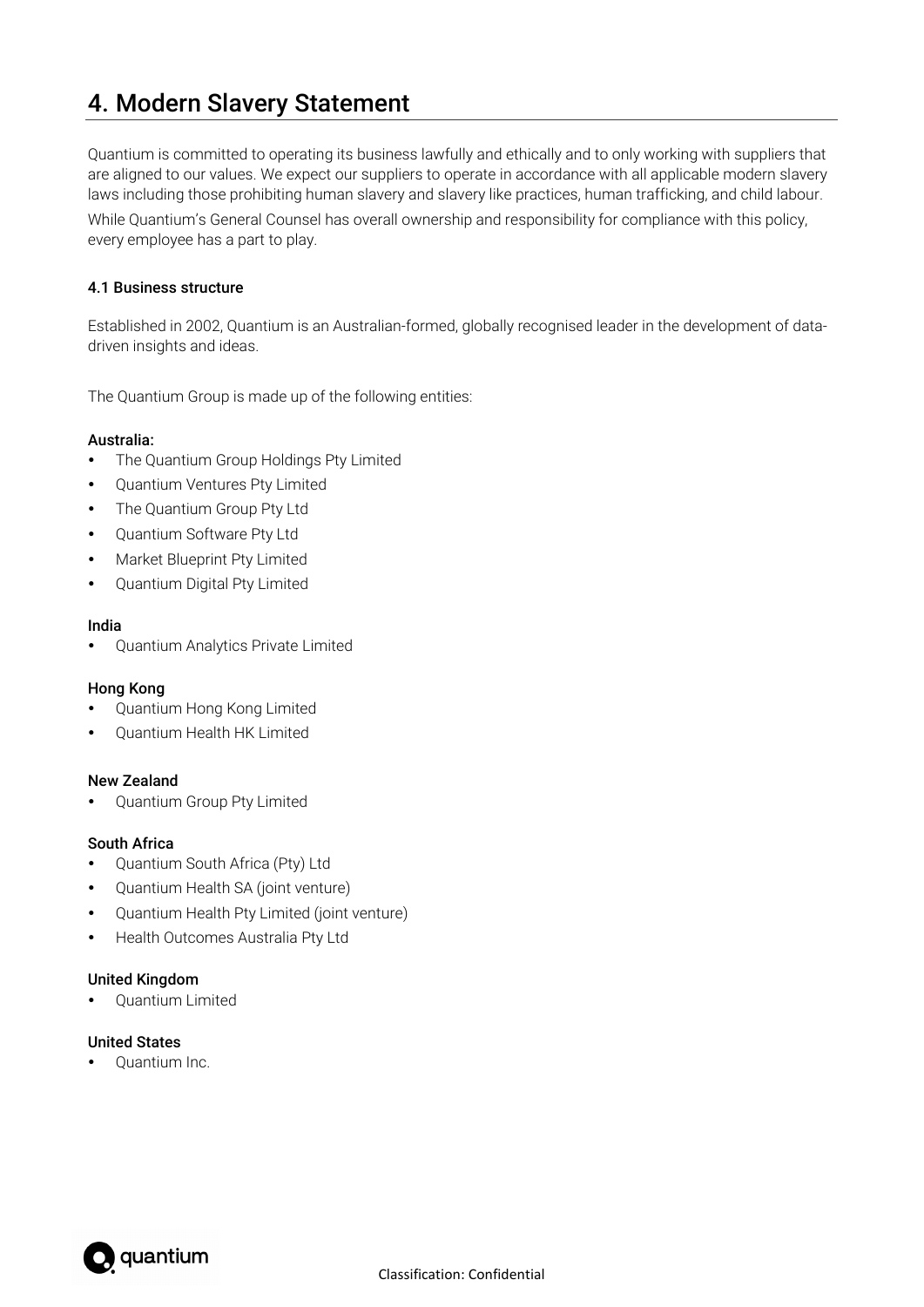## 4.2 Business activities

Quantium provides insights into the rapidly changing needs and preferences of consumers and generates ideas as to how brands can engage customers and create new and sustainable sources of competitive advantage. Using data, analytics, and technology, Quantium has enabled many of the world's most progressive businesses to capitalise on the value of their data by leveraging unique data assets, analytical skills, and software development capabilities.

The activities undertaken in the locations in which we operate are summarised below:

- Auckland (NZ) Sales & Consulting
- Bentonville (US) Sales & Consulting
- Brisbane (AU) Sales & Consulting
- Canberra (AU) Sales & Consulting
- Chicago (US) Sales & Consulting
- Hong Kong (CN-HK) Sales & Consulting
- Hyderabad (IN) Operations Support, Product Development
- Johannesburg (ZA) Product Development, Sales & Consulting
- London (UK) Sales & Consulting
- Melbourne (AU) Operations Support, Sales & Consulting
- San Francisco (US) Product Development, Sales & Consulting
- Sydney (AU) Business and Technology Operations, Product Development, Sales & Consulting.

## 4.3 Supply chain

Quantium engages with, and relies upon, a relatively straightforward network of suppliers. As part of our risk management framework, we perform reviews prior to working with new suppliers through a central procurement function in Australia. These reviews involve prospective suppliers completing Quantium's Supplier Questionnaire, with sections dedicated to the prospective supplier's approach to addressing modern slavery risks in their supply chains and operations. Quantium's Procurement Team assesses completed supplier questionnaires and reviews relevant documentation provided in support of the prospective supplier's responses (e.g., policies, training materials, process diagrams). The assessment will have one of two possible outcomes:

## 4.3.1 Supplier is onboarded:

Where the prospective supplier can demonstrate the operation of a framework to effectively address modern slavery risks in their supply chains and operations (as well as satisfactorily answering all other sections of the Supplier Questionnaire), they are onboarded as a supplier to Quantium.

## 4.3.2 Further consultation takes place between the prospective supplier and Quantium

Where the prospective supplier cannot demonstrate the operation of a framework to effectively address modern slavery risks in their supply chains and operations (or hasn't satisfactorily answered all other sections of the Supplier Questionnaire) Quantium's Procurement Team will engage the prospective supplier to assist them in uplifting their approach to modern slavery risks (or any other relevant area of the Supplier Questionnaire). Where this engagement takes place, a subsequent review is conducted, and the prospective supplier is either onboarded (in the case the required uplift has demonstrably occurred) or rejected (in the case the required uplift has not demonstrably occurred). Where attempts to engage the prospective supplier are unsuccessful, the prospective supplier is rejected.

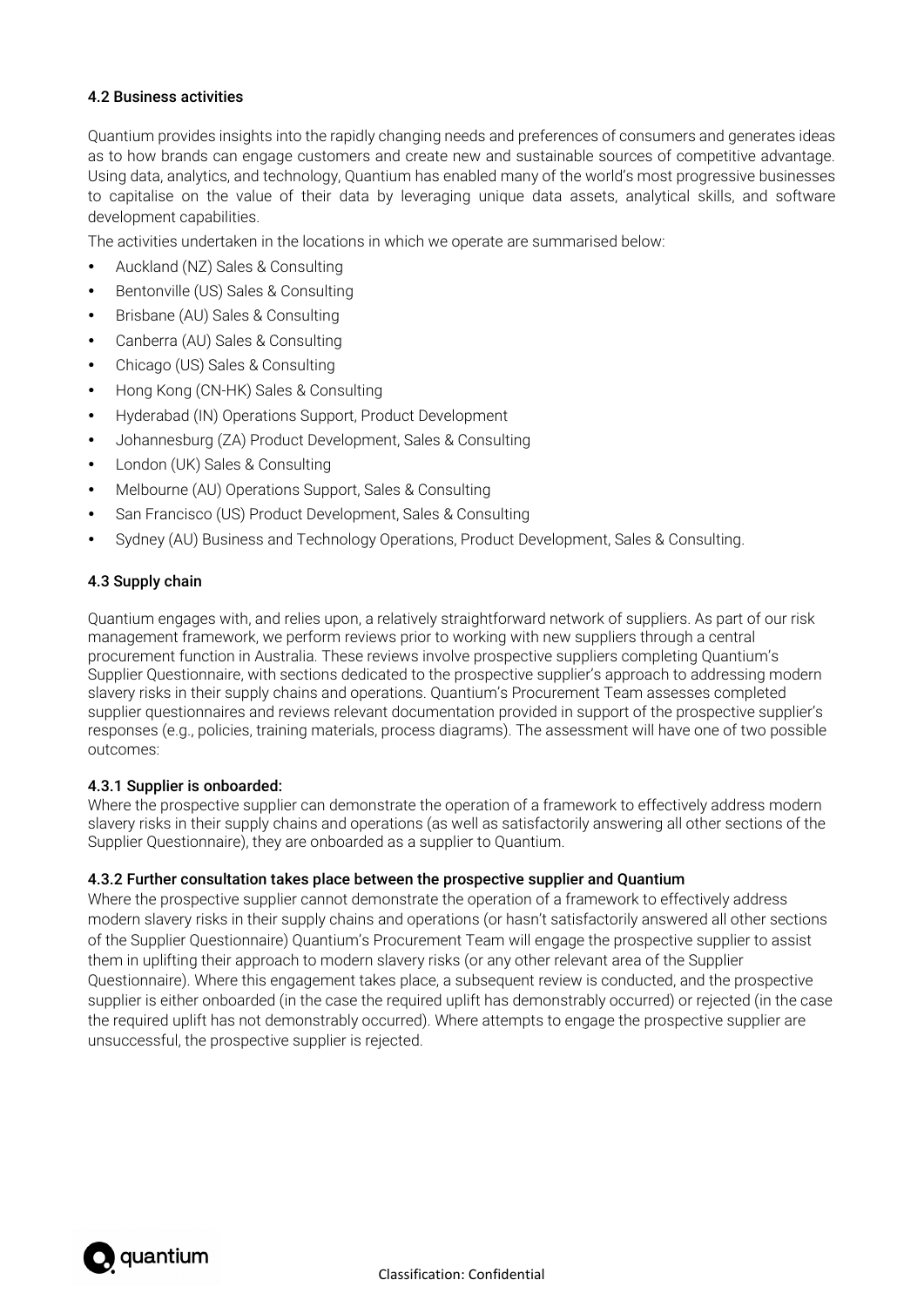Outcomes of the review process and analysis of supporting documentation are recorded in a central database to assist in regular supplier reviews and to transparently record Quantium's decision-making process.

Suppliers can be categorised in terms of the types of services / goods offered and the business unit(s) they support. Most supplier categories are listed below.

- Data partners
- Data centre provider
- IT infrastructure
- Software
- Cloud services
- IT Hardware
- Commercial real estate
- Office supplies
- Office-related services (e.g., cleaning)
- Corporate merchandise
- Legal firms
- Marketing agencies
- Employee training and development
- Recruitment services

Quantium works proactively to reduce modern slavery within its supply chain and operations and expects all organisations it engages with to do the same. If a supplier identifies a situation, or material risk, of modern slavery in its supply chains or operations, they are expected to take effective steps to address this. They should also notify Quantium as soon as possible and, where required, also the relevant authorities.

## 4.4 Operations

Quantium employs the highest pedigree of expertise across data, analytics, technology, and media to both help organisations make the most out of their data and capitalise on our range of unique data sources. Analysis is always connected to tangible commercial outcomes, using sophisticated processes to profile and predict customer behaviour and response.

The majority of Quantium team members are employed directly and on permanent contracts. This lowers modern slavery risks within our direct team. Where team members are recruited via third parties it is only through trusted partners which have been subject to our supplier onboarding process. We do not employ, either directly or via third parties, anyone in the high-risk industries identified in th[e Global Slavery Index \(](https://www.globalslaveryindex.org/)e.g., the fishing industry and cocoa agriculture).

## 4.5 Risk identification framework

#### Steps taken include:

### 4.5.1 An assessment of potential modern slavery risks in our operations and supply chains, with an emphasis on high-risk geographical locations and industries

Our assessment identified that the most significant risk of modern slavery exists in our procurement of corporate merchandise due to the opaque nature of supply chains and the potential for materials to be sourced from locations with a high risk of modern slavery.

## 4.5.2 Steps to address any potential modern slavery risks identified

As a result of our assessment, we undertook further analysis of the suppliers we work with in this category. We gained satisfactory evidence from the majority and ceased our engagement with one.

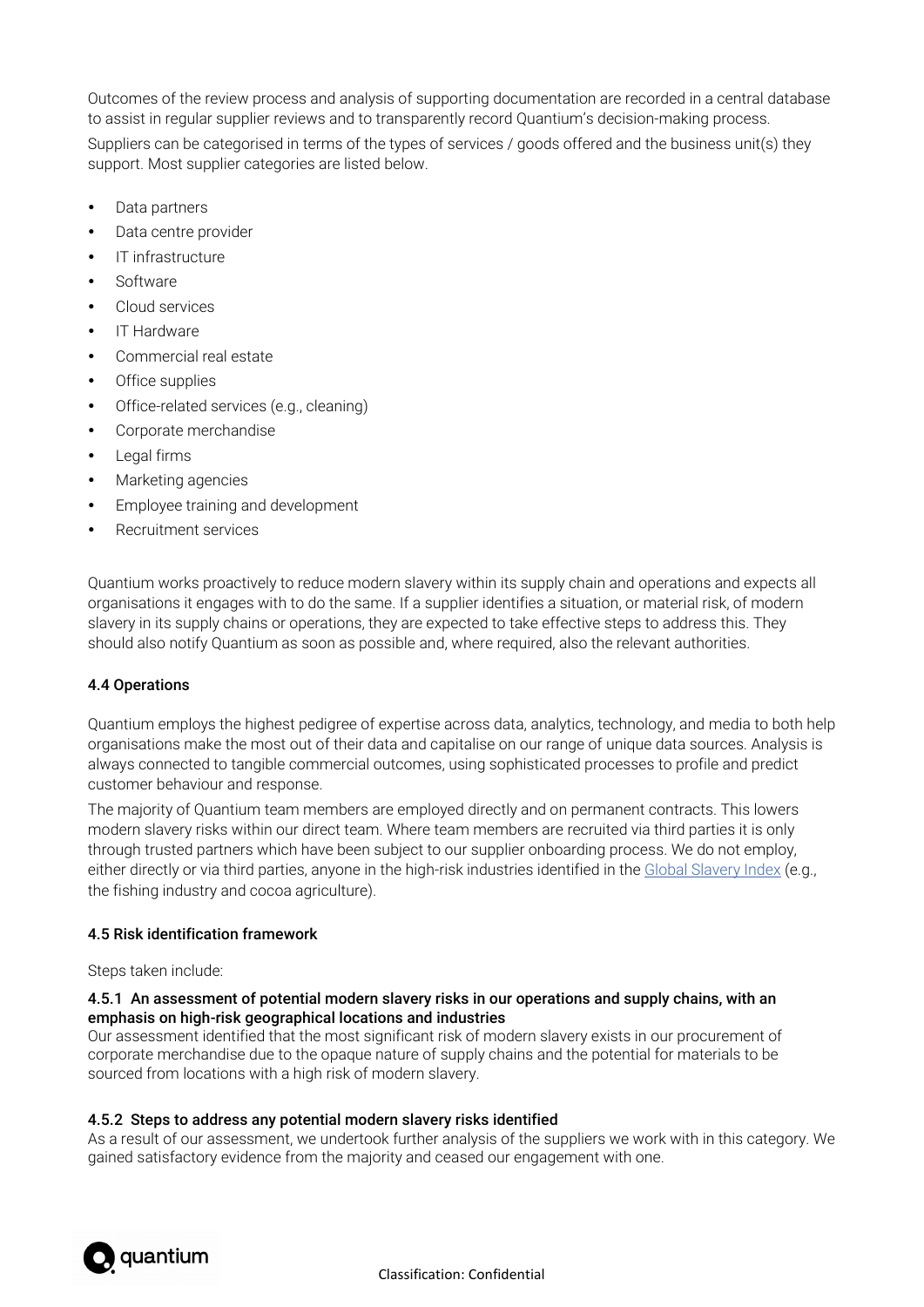## 4.5.3 A review of relevant existing company policies and frameworks, including Code of Conduct and Procurement, to ensure robust controls are in place to minimise modern slavery risks

Relevant policies and frameworks set out the high standards of legal and ethical decision making and conduct Quantium requires of its employees. These policies and frameworks are available to all employees and include reporting and accountability provisions, as well as providing protection against retaliation for anyone who reports wrongdoing.

## 4.5.4 A commitment to applying a continual improvement approach to reducing the risk of modern slavery practices within our supply chains and operations

Quantium recognises that effective management of modern slavery risks requires frequent analysis and improvement of existing processes and frameworks. We're committed to consistently developing our ways of working to minimise modern slavery risk in our supply chains and operations.

## 4.5.5 A review of supplier contracts to ensure they contain terms that are consistent with modern slavery **legislation**

We have ensured expectations around modern slavery risk are incorporated into our interactions with both new and existing suppliers.

# <span id="page-6-0"></span>5. Policy breaches

Quantium expects that anyone engaged in conducting Quantium business will always act and behave appropriately, in line with this Policy.

Should you become aware of a situation which you feel is in breach of this Policy, Quantium requires that you notify either your people leader, a member of the Group Executive, General Counsel, Risk & Compliance or People and Culture as soon as possible. Suspected breaches can also be raised via the process outlined in the [Whistleblowing Policy.](https://confluence.quantium.com.au/display/PP/Conduct?preview=/73477507/106751667/Quantium%20WB%20Policy%20Final%2019%20December%202019%20(Internal)%20V3.pdf) In a situation where you are in doubt as to whether or not a situation is in breach of this Policy, you should still raise this for further review.

Where a possible breach is notified, it will be treated in the strictest of confidence and further communication will be on a 'need-to-know' basis. Retaliation for coming forward with information regarding a possible breach in good faith is prohibited under law and Quantium policy.

Any breaches of this policy, or fraudulent claims will be viewed very seriously by Quantium and may result in disciplinary action in accordance with Quantium's [Disciplinary Guidelines,](https://confluence.quantium.com.au/display/PP/Conduct?preview=/73477507/127377231/Performance%20Improvement%20%26%20Disciplinary%20Guidelines%20September%202020%20(V2).pdf) up to and including termination of employment.

## <span id="page-6-1"></span>6. Training

Quantium provides training to its employees regarding the policies and processes it has in place to combat slavery and human trafficking and the reporting mechanisms available to employees and non-employees to report concerns and complaints. This is vital to increase understanding of this Policy, our approach to limiting the risk of modern slavery within our supply chains and operations, and the role employees play.

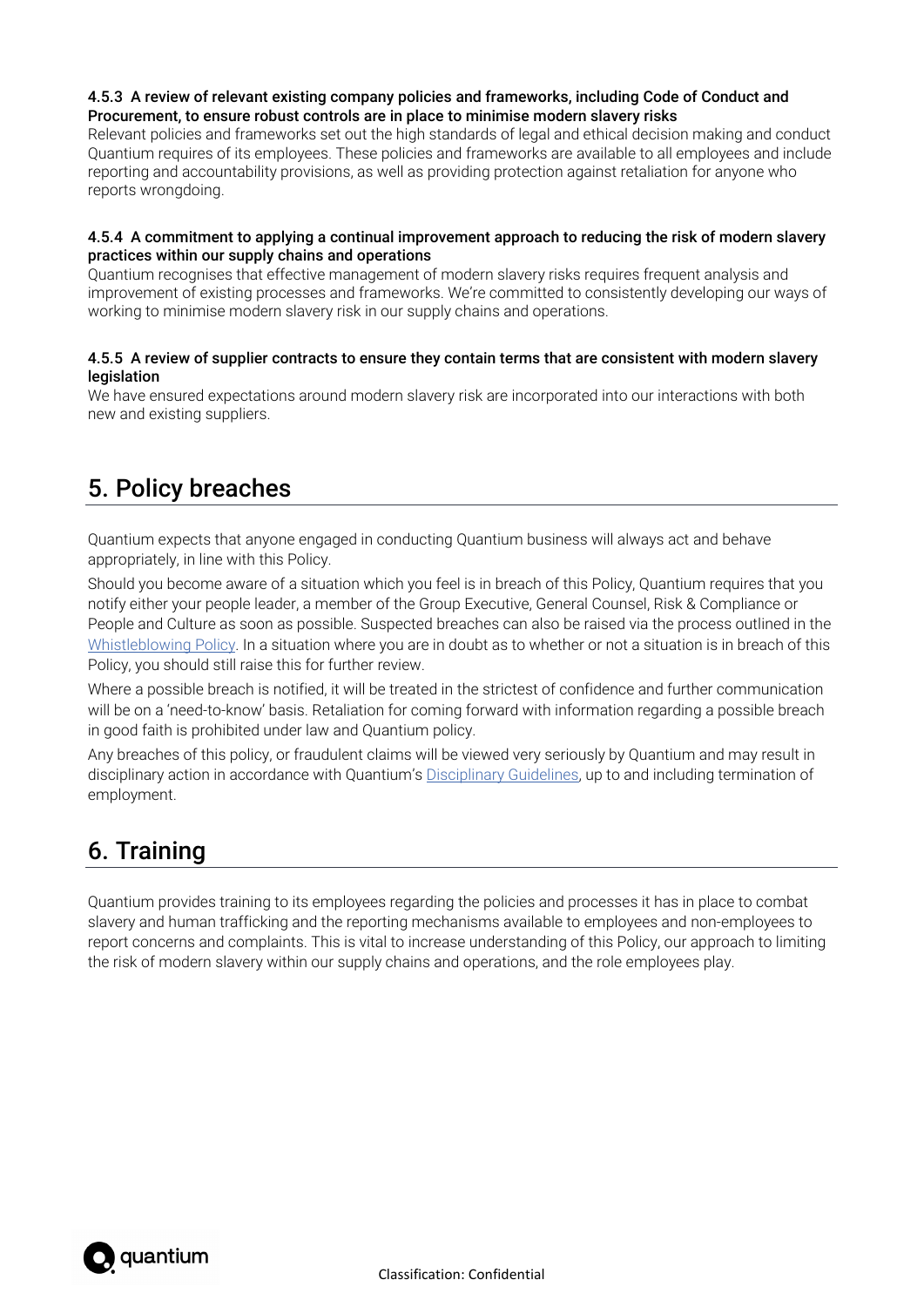# <span id="page-7-0"></span>7. Assessing the effectiveness of our actions

We are working to understand the effectiveness and impact of the initiatives in this Statement. Currently, we track the performance through a combination of internal mechanisms. We perform regular Supplier assessments to identify modern slavery related risks. The assessment results then feed into our overall Risk Management Framework. Aligned to Quantium's continual improvement approach, we will we ensure the ongoing effectiveness of our framework is measured, and appropriate action is taken in response to any identified deficiencies.

The Legal, Risk and Compliance team monitor concerns and complaints related to company policies and legal requirements, including those made in relation to the Act and Quantium's Modern Slavery Policy.

# <span id="page-7-1"></span>8. Relevant legislation

On 01 January 2019 the Modern Slavery Act 2018 (Cth) ('Act') commenced operation in Australia. Under the Act Quantium is subject to statutory requirements to report on the risks of modern slavery in its operations and supply chains and to outline the steps taken in response to those risks. The Act requires Quantium to produce an annual Modern Slavery Statement.

Similarly, Quantium is required to produce an annual slavery and human trafficking statement under the UK's Modern Slavery Act 2015.

| Country        | Legislation                                       |
|----------------|---------------------------------------------------|
| Australia      | Modern Slavery Act 2018                           |
| United Kingdom | Modern Slavery Act 2015                           |
| <b>USA</b>     | California Transparency in Supply Chains Act 2010 |

## <span id="page-7-2"></span>9. Questions / further information

If you have any questions or require further information on how to comply with this Policy, please contact the General Counsel of the Quantium Group.

## <span id="page-7-3"></span>10. Definitions

| <b>Term</b>       | <b>Definition</b>                                                                                                                                                                 |  |
|-------------------|-----------------------------------------------------------------------------------------------------------------------------------------------------------------------------------|--|
| Debt bondage      | Where the victim's services are pledged as security for a debt and the debt is<br>manifestly excessive or the victim's services are not applied to liquidate the debt.            |  |
| Forced labour     | Where the victim is either not free to stop working or not free to leave their place<br>of work.                                                                                  |  |
| Human trafficking | The recruitment, harbouring and movement of a person for the purposes of<br>exploitation.                                                                                         |  |
| Servitude         | Where the victim's personal freedom is significantly restricted.                                                                                                                  |  |
| Slavery           | Where the offender exercises powers of ownership over the victim.                                                                                                                 |  |
| Supplier          | Any organisation or person who provides Quantium with goods or services,<br>including their subcontractors, agents, related entities and consultants.                             |  |
| Supply Chain      | Product and services (including labour) that contribute to Quantium's own product<br>and services including product and services sourced globally and beyond direct<br>suppliers. |  |